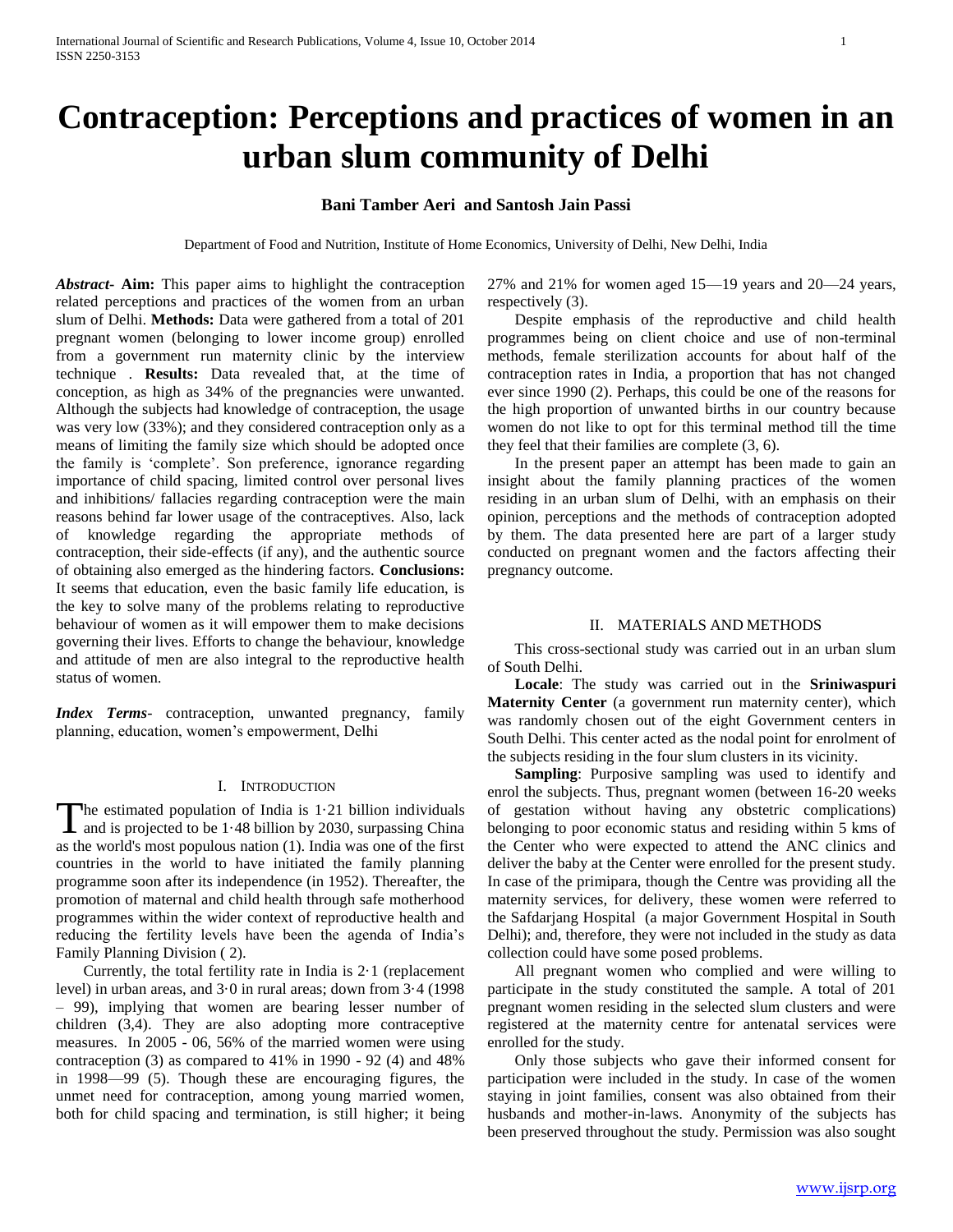from the concerned authorities of the Maternal and Child Welfare section at the Municipal Corporation of Delhi Office.

 Data collection involved interaction with the women whose literacy level was considerably low. Hence, interview method was used for eliciting information and a structured prorforma was developed for this purpose. To elicit quality data, most of the questions were left open-ended. Interactions with senior gynecologists and pediatricians as well as social scientists helped to provide the technical inputs in the development of the schedule. It was pre-tested on a set of pregnant women (not included in the sample) and necessary modifications made, where required. Data were gathered on opinion of the subjects about the then ongoing pregnancy, their perception regarding the number of children they would like to have, knowledge, usage/ non-usage and reasons for non-usage of contraception, .

 *Statistical analysis:* The data were analysed using Statistical Package of Social Sciences (SPSS, version 12). Statistical measures such as frequency, percentage, mean, range, standard deviation and Chi-square were employed to analyse and interpret the data.

## III. RESULTS

 **Socio-demographic profile of the subjects:** A majority of the subjects were rural migrants from the neighbouring states of Delhi (mainly Uttar Pradesh/Bihar/Rajasthan) and belonged to nuclear families. About 82 % were young mothers (aged 20 to 29 years), usually second or third gravidas (since, the primi-gravidas were not enrolled for the study). More than half of the respondents (59.3%) were illiterate and had never gone to school; about 9 % were just literate, who again had non-formal education but could read and write (a little). Most of these women were Muslims and had picked up their basic reading and writing skills at home and were thus better versed in Urdu than in Hindi. 14.8 % of the subjects had gone to school but dropped out before or after reaching class V . Even among this group of women, it was observed that though they had attended school, their level of literacy was equally low as that of the non-school goers. They could not read complete sentences (such as road-side banners or messages ) and could barely sign their name in broken handwriting. Many had even forgotten to write and were using their thumb impressions. Thus, more than three-fourth of the subjects were effectively illiterate or just barely literate.

Data revealed that the subjects' mean age at marriage was  $17.8 \pm 10^{-10}$ 1.83 years. 53 % of them were reportedly married before attaining the age of 18 years; and as many as 22 % were married at or even before the age of 15 years. The data further indicate that the mean age at first pregnancy was  $18.9 \pm 1.48$  years; and as many as 37 % of the subjects had conceived their first child in their teenage.

### **Opinion regarding the ongoing pregnancy:**

 Data revealed that a little more than one third of the subjects (34%) reported that the then ongoing pregnancy was 'unwanted'; another, 2% were unsure and opined that they are no one to 'want' or 'not want' a baby, it is not in their 'hands'.26.5% subjects (18 out of 68 ), who did not want the ongoing pregnancy, had actually taken steps for termination, though they were unsuccessful!

However, the ideal number of children as perceived by the majority (65%) was two children – one boy and one girl.

 Though not statistically significant, the birth order of the baby did affect the mother's desire for current pregnancy. While among the second gravida, 28 percent did not want the child; in the case of sixth gravida, it progressively increased to 50 percent  $-$  (Table 1).

|                                                                 | Opinion    | regarding  | current              | <b>Total</b>           |
|-----------------------------------------------------------------|------------|------------|----------------------|------------------------|
|                                                                 | pregnancy  |            |                      |                        |
|                                                                 | <b>Not</b> | Wanted     | No idea              |                        |
|                                                                 | wanted     |            |                      |                        |
| <b>Parity</b>                                                   |            |            |                      |                        |
| 2                                                               | 20(28.2)   | 50 (70.4)  | 1(1.4)               | 71(100)                |
|                                                                 | (29.4)     | (39.1)     | (20.0)               | (35.3)                 |
| 3                                                               | 16 (29.09) | 37(67.2)   | 2(3.6)               | 55 (100)               |
|                                                                 | (27.9)     | (26.6)     | (40.0)               | (27.4)                 |
| 4                                                               | 18 (40.9)  | 25(56.8)   | 1(2.3)               | 44 (100)               |
|                                                                 | (26.5)     | (19.5)     | (20.0)               | (21.9)                 |
| 5                                                               | 10(43.5)   | 12(52.1)   | 1(4.3)               | 23 (100)               |
|                                                                 | (14.7)     | (9.4)      | (20.0)               | (11)                   |
| $6+$                                                            | 4(50)      | 4(50)      |                      | 8 (100)                |
|                                                                 | (1.5)      | (5.5)      |                      | (4)                    |
| Live Male child(ren)                                            |            |            |                      |                        |
|                                                                 |            |            |                      |                        |
| $\mathbf{1}$                                                    | 42(46.6)   | 48 (53.4)  |                      | 90 (100)               |
|                                                                 | (61.7)     | (37.5)     |                      | (44.7)                 |
| $\overline{2}$                                                  | 11(68.7)   | 2(12.5)    | 3(18.7)              | 16(100)                |
|                                                                 | (16.2)     | (1.5)      | (60)                 | (7.9)                  |
| 3                                                               | 3(100)     |            |                      | 3(100)                 |
|                                                                 | (4.4)      |            |                      | (1.5)                  |
| male<br>No                                                      | 12(13.1)   | 78 (84.8)  | $\overline{2}$ (2.2) | 92(100)                |
| child                                                           | (17.6)     | (60.9)     | (40)                 | (45.7)                 |
| Total                                                           | 68 (33.8)  | 128 (63.7) | 5(2.5)               | 201 (100)              |
|                                                                 | (100)      | (100)      | (100)                | (100)                  |
| Chi-square = $4.74$ <sup>*</sup> , P<0.05                       |            |            |                      |                        |
| Live Female child(ren)                                          |            |            |                      |                        |
| 1                                                               | 28 (37.8)  | 46(62)     |                      | 74(100)                |
|                                                                 | (41.2)     | (35.9)     |                      | (36.8)                 |
| 2                                                               | 23 (53.4)  | 19 (44.1)  | 1(3.3)               | 43 (100)               |
|                                                                 | (33.8)     | (14.8)     | (20)                 | (21.4)                 |
| 3                                                               | 9(60)      | 4(26.6)    | 2(13.3)              | 15(100)                |
|                                                                 | (13.2)     | (3.1)      | (40)                 | (7.5)                  |
| No female                                                       | 8(11.6)    | 59(85.5)   | 2(2.9)               | 69 (100)               |
| child                                                           | (11.7)     | (46.1)     | (40)                 | (34.3)                 |
| Total                                                           | 68 (33.8)  | 128 (63.7) | 5(2.5)               | $\overline{201}$ (100) |
|                                                                 | (100)      | (100)      | (100)                | (100)                  |
|                                                                 |            |            |                      |                        |
| Chi-square = $3.52^*$ , P<0.01<br><b>Survival of last child</b> |            |            |                      |                        |
| Not                                                             | 1(3.2)     | 30 (96.8)  |                      | 31(100)                |
| surviving                                                       | (1.5)      | (23.4)     |                      | (15.4)                 |

# **Table 1: Respondents opinion regarding current pregnancy viz parity and number of male / female children**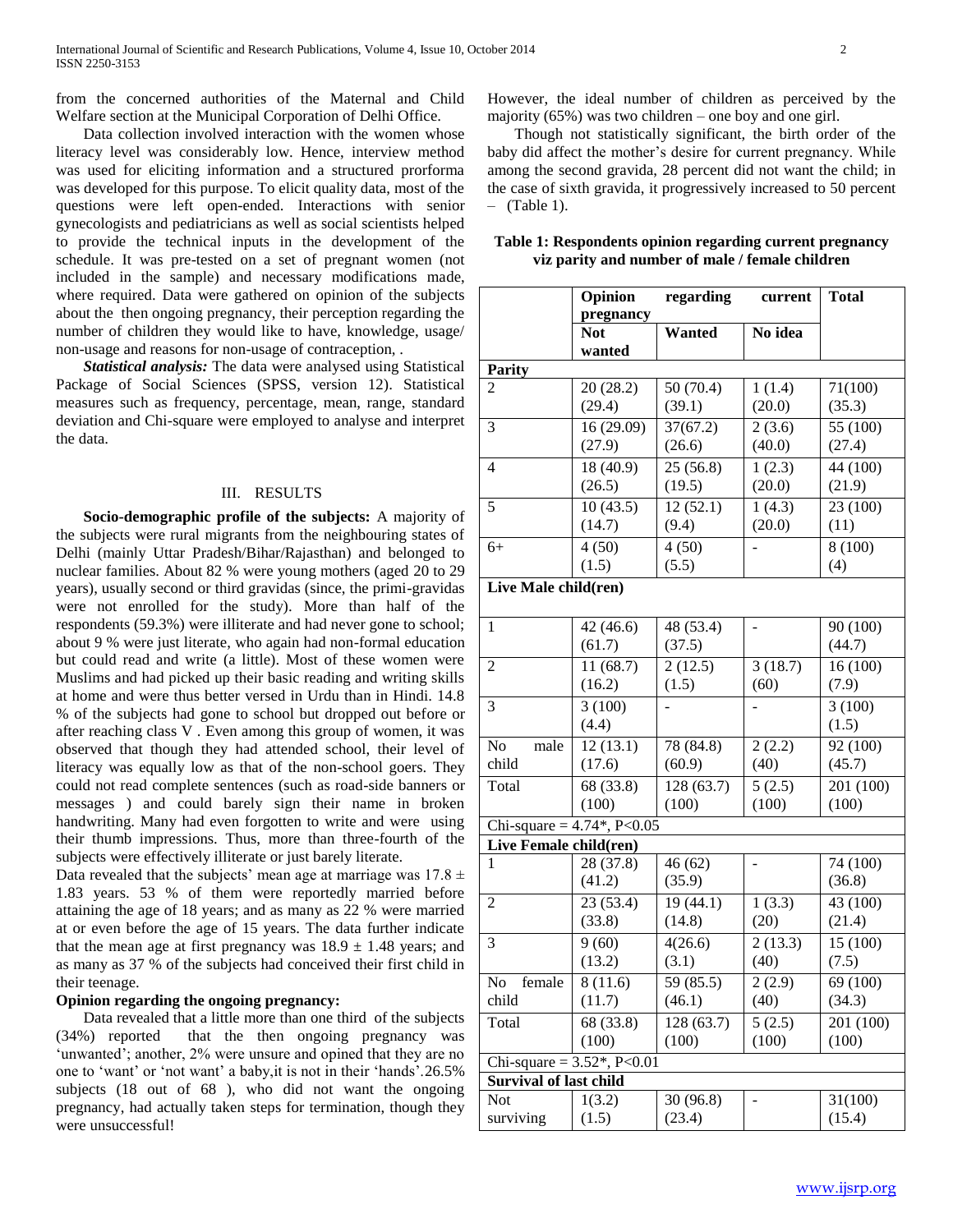| Surviving                      | 67 (39.4)          | 98 (57.6)          | 5(3.0)          | 170 (100)          |  |
|--------------------------------|--------------------|--------------------|-----------------|--------------------|--|
|                                | (98.5)             | (76.6)             | (100)           | (84.6)             |  |
| Total                          | 68 (33.8)<br>(100) | 128(63.7)<br>(100) | 5(2.5)<br>(100) | 201 (100)<br>(100) |  |
| Chi-square = $9.03^*$ , P<0.05 |                    |                    |                 |                    |  |

(numbers in parenthesis indicate percentage)

 Opinion of the woman regarding her ongoing pregnancy also seemed to be influenced by the number of live male or female children . Data revealed that 85 percent of women who did not have a single male child wanted the ongoing pregnancy as against only 12 percent of those who had two live male children  $(Chi-square = 4.74*, P<0.05).$ 

 In contrast, where the family had two/more live daughters, almost 44 percent wanted the ongoing pregnancy; highlighting that in such cases a greater number of women wanted the ongoing pregnancy irrespective of the number of children, hoping that they may be 'lucky' to bear a son (Chi-square  $=$  $3.52^*$ , P<0.01). The data, thus, re-endorses the prevailing tilt towards son preference in the Indian society. Even the women themselves felt that they should bear at least one son in order to maintain their social status in the family/relatives and the society.

### **Family planning practices**

 Data revealed that 84 percent of the subjects heard of some method of family planning, the most common being 'operation' or female sterilization. In-depth probing, however, revealed that many of the subjects just knew/ reported of 'operation' as one of the methods, but its exact implications were known to very few. There were still 16 percent who had never ever 'heard' of any method of contraception; these were mainly the women who had just migrated to Delhi and had limited knowledge/exposure.

 However, regarding the usage of any method of contraception, it was noted that only 30.8 percent had used some method of Family Planning, six percent though had adopted, but, discontinued the usage after some time;63 percent had never used any method of contraception. Thus, nearly one third of the subjects (30.8 % users and 5.9% who had discontinued the usage) had ever used some method of contraception.

### **Reasons for not using contraceptive measures:**

 Of the non-users, 20.6 percent stated that they had not 'heard' of any method and thus expressed lack of awareness of any methods (Fig.1). About 33 percent of the subjects stated that they had not adopted any family planning method so far, as a majority of them were second or third gravidas and had not yet felt the need to limit their families. 20.6 percent of the subjects wanted another child (son) to complete their families and therefore, had not adopted contraception. These women reported that immediately after the birth of a son, they would get 'operated'. The remaining 12.2 percent were themselves not motivated – they were scared to use any method because of certain misconceptions.



**Fig 1 Distribution of subjects according to their reasons for not adopting methods of contraception**

 However, 12 percent of them expressed that although they themselves were aware and wanted to adopt contraceptive methods, they faced strong opposition from their husbands and therefore they could not do so.

 The most common method of contraception used by the subjects who had adopted family planning (or discontinued) was the intra-uterine device (IUD), commonly referred to as 'copper T'. Among the male contraceptive measures, the use of condoms (usually referred to as ‗nirodh', the brand name itself) was the most prevalent method .

 Many women confided that IUD was a method of choice because their husbands could not get to know about its adoption, unless they disclosed; moreover, they did not have to follow any daily regimen in its case (like the daily ingestion of pills, which one could forget) and lastly, it was not a permanent method. The usage of contraceptive pills was minimum with only nine percent consuming these. Further probing revealed that most women 'believed' that if one consumes 'pills', it reduces (or rather stops) the chances of a woman to conceive and only those women should use pills who do not plan to have a baby again!

 The subjects were also asked as to who advised or motivated them to adopt family planning. In a majority of the cases (28.3%) it was the doctor at the maternity center, husbands (24 %), mother / sister-in-law (19.5%); health worker and neighbour (8.7% each) and self (11 %).

 Further probing revealed that the sources (persons) from whom the subjects had heard about family planning had not advised about any other method except the one that they were aware of. The women had adopted the single method advised to them – maybe based on the personal experiences of the 'advisor'.

### **Problems associated with the use of contraceptive methods**

 Discussions revealed that among the regular users of IUD, 15 percent were dissatisfied or experienced discomfort, while the remaining 85 percent did not suffer from any problem. However, of those who discontinued, a majority either experienced pain in abdomen (16%) or excessive bleeding during periods (50%). The remaining 37 percent although did not have any problems discontinued usage anyway. Besides the problems or side-effects experienced, data indicate that many women had certain misconceptions regarding the various contraceptive methods. For example many complained about "loss of appetite" due to IUD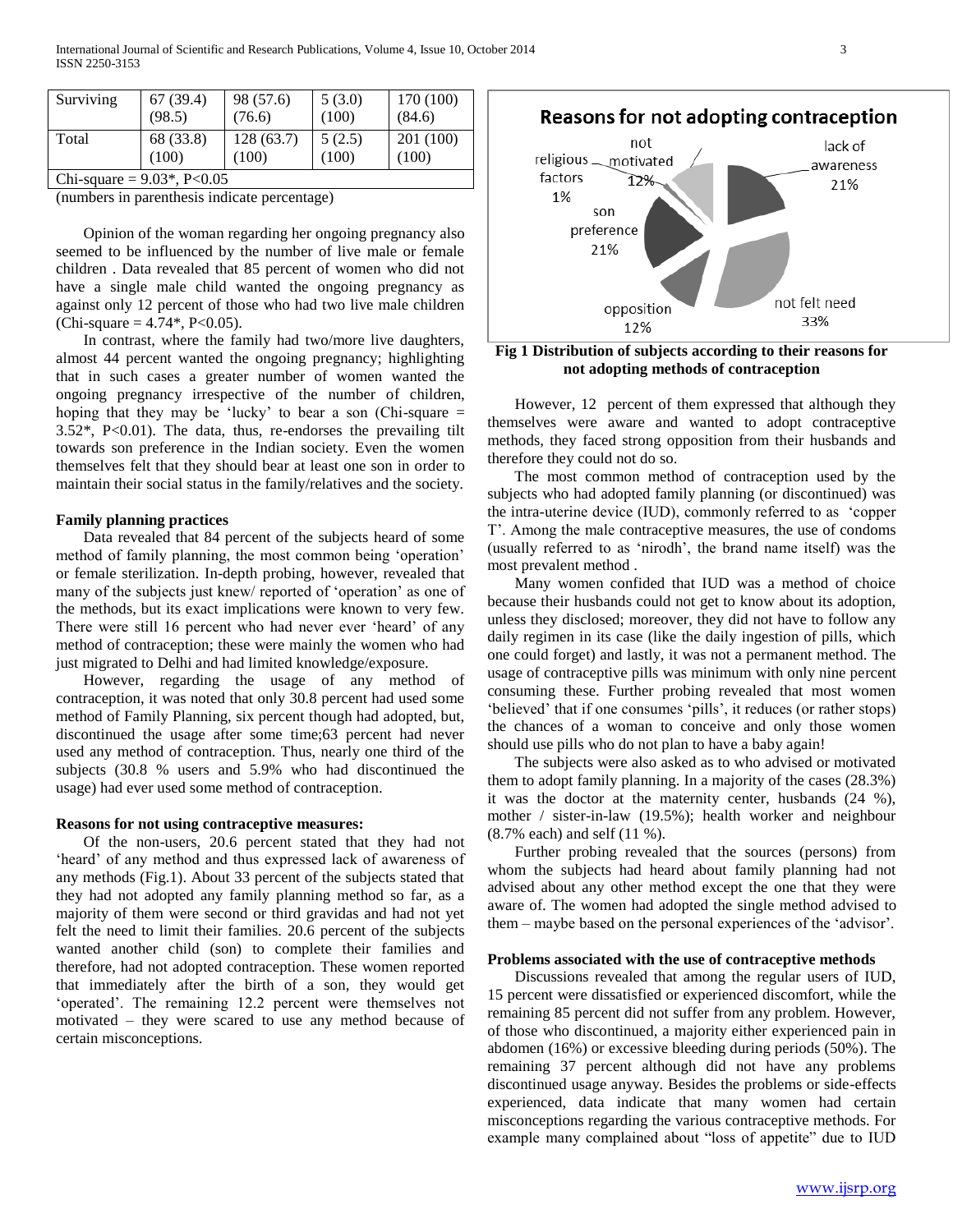and that pills are 'harmful' and may cause "permanent sterilization". Many of the subjects (58.7%) reported that when they started using the method, they had not been told of the side effects that could occur because of the method used. Only 17 percent reported that they were aware of any discomfort caused by the method and hence maybe could handle it better (For 24%, it was not applicable, as their husbands had adopted the family planning technique). It was further learnt that a majority of the subjects who discontinued, did so within the **first three months** of adoption.

 **Adoption of family planning methods viz age, education and religion:** It was observed that women in the age group of 23-25 years were the highest users of contraception (41.4% users and 12.8% who discontinued) followed by women aged 26-28 years (Table 2) Older women aged 28 years and above and younger ones less than 22 years of age had significantly lower adoption of contraceptive methods (chi square  $= 22.43$ <sup>\*</sup>; p<0.01).

 Further, the level of education seemed to be influencing the contraceptive use significantly (Chi-square =  $23.11^*$ , P<0.01). Because of the lack of knowledge and awareness among women who were illiterate or low levels of education, only a quarter had used (or discontinued using) any method of family planning. Women who had gone to school and studied up to class VIII had a higher usage (34.6% used and 7.7 % discontinued). In case of those who had studies beyond class VIII, the level of contraceptive was significantly higher (60.7 % used and 10.7% discontinued).

 $[1]$ 

**Table 2: Distribution of subjects by the adoption of family planning methods viz age, education and religion.**

| Factor                            | <b>Adopted family planning methods</b> |           |                     | <b>Total</b> |
|-----------------------------------|----------------------------------------|-----------|---------------------|--------------|
| Age                               | N <sub>0</sub>                         | Yes       | <b>Discontinued</b> |              |
| (Years)                           |                                        |           |                     |              |
| < 22                              | 26 (60.4)                              | 16 (37.2) | 1(2.4)              | 43           |
|                                   | (20.5)                                 | (25.8)    | (8.3)               | (100)        |
|                                   |                                        |           |                     | (21.4)       |
| $23 - 25$                         | 32 (45.7)                              | 29 (41.4) | 9(12.8)             | 70           |
|                                   | (25.2)                                 | (46.7)    | (75)                | (100)        |
|                                   |                                        |           |                     | (34.8)       |
| 26-28                             | 43 (76.8)                              | 12(21.4)  | 1(1.8)              | 56           |
|                                   | (33.8)                                 | (19.3)    | (8.3)               | (100)        |
|                                   |                                        |           |                     | (27.8)       |
| >28                               | 26(81.2)                               | 5(15.6)   | 1(3.2)              | 32           |
|                                   | (20.5)                                 | (8.1)     | (8.3)               | (100)        |
|                                   |                                        |           |                     | (15.9)       |
| Total                             | 127                                    | 62(30.8)  | 12(5.9)             | 201          |
|                                   | (63.2)                                 | 100       | 100                 | (100)        |
|                                   | 100                                    |           |                     | 100          |
| Chi-square value 22.438; $p<0.01$ |                                        |           |                     |              |
|                                   |                                        |           |                     |              |
| <b>Education</b>                  |                                        |           |                     |              |
| Illiterate                        | 78                                     | 24 (22.8) | 3(2.8)              | 105          |

(38.7)

(25)

(100) (52.2)

(74.3) (61.4)

| Func.                               | 11      | 3(18.7)   | 2(1.25) | 16     |
|-------------------------------------|---------|-----------|---------|--------|
| Literate                            | (68.75) | (4.8)     | (16.6)  | (100)  |
|                                     | (8.6)   |           |         | (8.0)  |
| Upto                                | 30      | 18 (34.6) | 4(7.7)  | 27     |
| class VIII                          | (57.7)  | (29.03)   | (33.4)  | (100)  |
|                                     | (23.6)  |           |         | (13.4) |
| VIII<br>and                         | 8(28.5) | 17(60.7)  | 3(10.7) | 25     |
| above                               | (6.3)   | (27.4)    | (25)    | (100)  |
|                                     |         |           |         | (12.4) |
| Total                               | 127     | 62(30.8)  | 12(5.9) | 201    |
|                                     | (63.2)  | 100       | 100     | (100)  |
|                                     | 100     |           |         | 100    |
| Chi-square value $23.11$ ; $p<0.01$ |         |           |         |        |

| <b>Religion</b> |        |           |         |        |
|-----------------|--------|-----------|---------|--------|
| Hindu           | 108    | 57 (32.6) | 10(5.7) | 175    |
|                 | (61.7) | (91.9)    | (83.3)  | (100)  |
|                 | (85.1) |           |         | (87.0) |
| <b>Muslim</b>   | 19     | 5(19.2)   | 2(7.7)  | 26     |
|                 | (67.1) | (8.1)     | (16.7)  | (100)  |
|                 | (14.9) |           |         | (12.9) |
| Total           | 127    | 62(30.8)  | 12(5.9) | 201    |
|                 | (63.2) | 100       | 100     | (100)  |
|                 | 100    |           |         | 100    |

(Figures in parenthesis indicate percentage)

## **Future intentions of using contraception**

 While a quarter of the subjects (24%) said that they would definitely use some method of contraception after the birth of the current child; 29 percent were not sure and they said that they 'might' adopt any family planning technique, while almost a third of the subjects (32.8%) stated that, the decision of future contraceptive use was not in their hands.

 Of those who wanted to adopt a family planning technique or expressed a desire to do so in the future, a majority (40.5%) said that they would adopt female sterilization. Other methods were IUD  $(14 \%)$  and contraceptive pills $(8.5 \%)$ . Many  $(37\%)$ were not sure regarding which method to be used.

 Even though many of the subjects said that they intend to use contraception in the future but 64 percent later reported that they had not discussed it with anyone. Since the decision regarding family planning is governed more by 'others' than the woman herself, it can be assumed that the actual adoption would be much less.

## IV. DISCUSSION

 The data thus revealed that in case of the subjects of the study, a third of the pregnancies were unwanted at the time of conception. In many developing countries, unwanted births constitute a substantial proportion of all births. NFHS-3 data indicate that about 21 percent of the pregnancies in India are unwanted at the time a woman conceives (3). However, here it may also be highlighted that data on unwanted pregnancies is mostly based on the recall of their intentions about past pregnancies. In a follow-up survey in four Indian states in 2002- 2003 of rural woman originally interviewed in the 1998-99 National Family Health Survey-2 (5), it was demonstrated that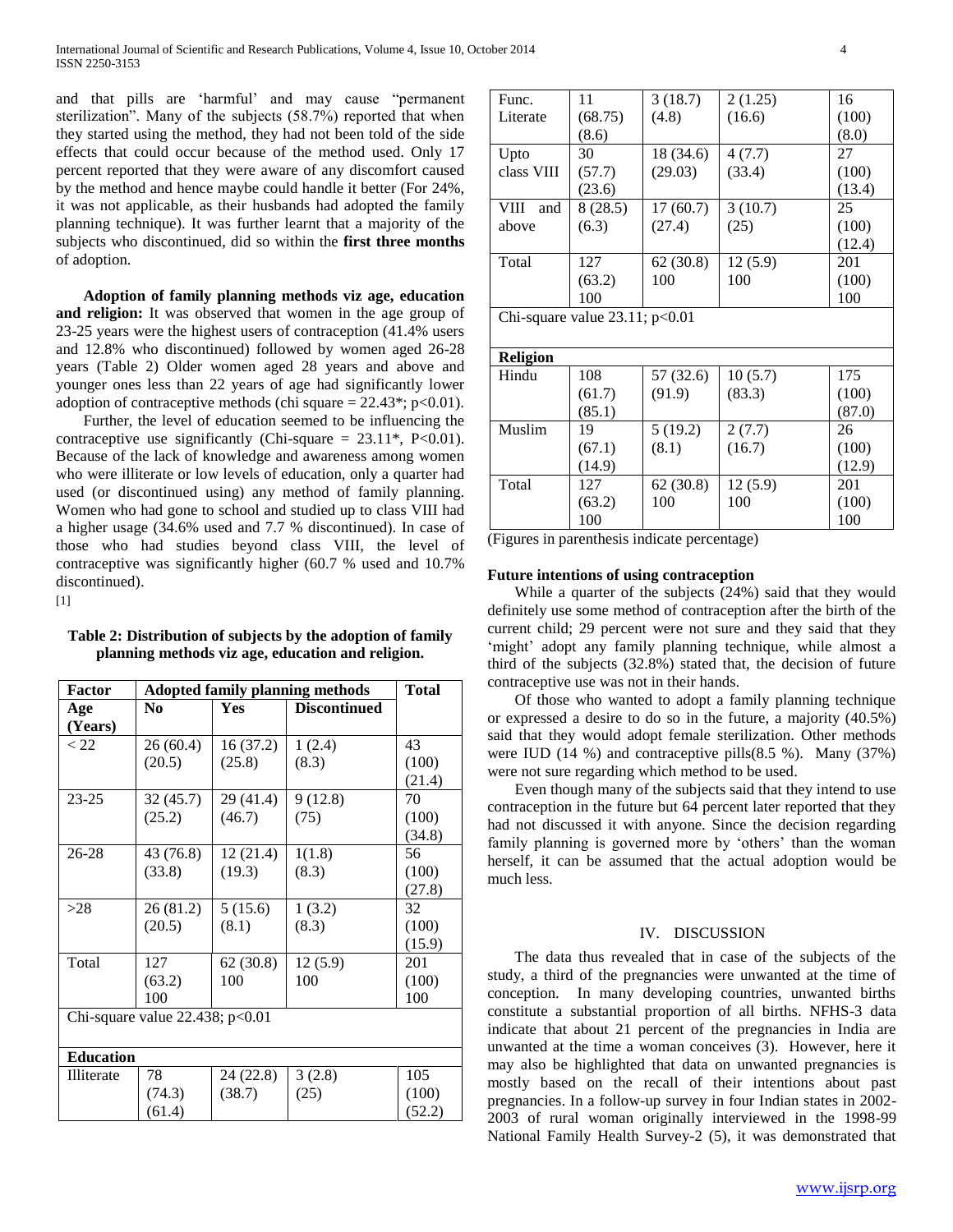there was a pronounced tendency for births prospectively classified as **unwanted** to be retrospectively described as having been wanted or mistimed. The main reason seems to be either that mothers adapt to the reality of a new birth or are reluctant to describe an existing child as having initially been **unwanted**. In other words, retrospective accounts of the 'wantedness' of a birth, such as those obtained by current Demographic and Health Surveys, may actually be significant underestimates of true levels of **unwanted** childbearing (7).

 Reducing the level of unwanted births has important social, health and demographic consequences. At the individual level, preventing unwanted births enhances the well-being of women and their children. Further, the mother would have a more positive attitude towards her pregnancy and consider it an enriching experience rather than a burden. Unwanted children are more likely than wanted children to not receive all recommended vaccination, to be stunted or even die during the neonatal, postneonatal and early childhood periods (8).

The subjects' mean age at marriage was  $17.8 \pm 1.83$  years and as many as 37 % of the subjects had conceived their first child in their teenage. NFHS-3 data also reveals that 44.5% of the women aged 20-24 years were married before the age of 18 years, 22.6% before the age of 16 years, and 2.6% even before the age of 13 years. Child marriage is significantly associated with non-usage of contraceptives before first childbirth, high fertility rates (three or more child births), repeat childbirth within 24 months, multiple unwanted pregnancies, pregnancy termination and female sterilization (9).

 As far as the use of contraceptive measures is concerned, the study revealed that the contraceptive usage was much lower than the NFHS-3 data wherein, 56.3 percent of the married women had used some contraceptive method at any time. It may be argued that a majority of the women from the current study were either second or third gravida and thus had not felt the 'need' to use any contraception and (as per them) their fertility goals had as yet not been met. According to NFHS 3 also, the desire for another child was the main reason for the low adoption of family planning (3). This clearly indicates that many women consider contraceptive measures as a means of limiting families and not as a method of child spacing.

 Further, a majority of the subjects had recently migrated from U.P, Bihar and Rajasthan, where due to widespread illiteracy and ignorance the contraceptive usage as such, varies between 34-43 percent only (3). The Annual Health Survey data also reveals that contraceptive usage in Bihar and Uttar Pradesh is as low as 37 to 49% as a result of which the Total Fertility Rate is still as high as 3.6 in Uttar Pradesh and 3.7 in Bihar (10).

 In a study from Uttar Pradesh, it was shown that although, 87% of the subjects were aware of contraceptive methods, the usage was barely 36% (11). In another study carried out in the urban slums of Calcutta, it was seen that although the subjects were aware of methods of contraception, but, they also tried to provide for the future (by having at least one son) before adopting family planning methods (12). A recent study from Uttar Pradesh also indicated low usage of contraception and that women in slum areas were even more less likely to use these methods (13).

 It was also observed from the data that in case of those who adopted contraception, many had discontinued usage essentially because of method related reasons. Further, it also seemed that the subjects had nobody with whom they could discuss such matters. All their 'knowledge' (or rather lack of it!) depended on information gathered from casual/chance conversations with friends/neighbours. The authenticity of this knowledge in most cases was very doubtful.

 In India, other studies among the low-income urban population also have revealed that people are aware of the importance of limiting the family size and have family planning facilities yet have less contraceptive usage because of low level of education, increased rate of discontinuation, misconceptions, perceptions that family planning services are of poor quality ,lack of proper knowledge of the use of contraception, all options available to them and potential side-effects of each (13 -17).

 The data thus indicated that the *subjects decision to adopt any method of contraception was overshadowed by a number of factors, including their husband's permission and his desire to limit a family, decision of other family members, preference for a son and also their own inhibitions etc.*

 There is thus a great need to reach out to the women in the reproductive age group and expose them to all the available methods of family planning, to *enable them to make the right choices suitable to their needs*. Unless **misconceptions surrounding the various methods** are removed and both partners are educated regarding the appropriate method of family planning, the usage rate will continue to remain low. It is also important to educate women that contraception also means 'child spacing' and not necessarily 'no children'; explaining them the benefits of child spacing and making them aware of the possible ways to achieve it as well as remove the fallacies and ignorance associated with contraceptive methods. For that to happen, temporary methods have to be made available to advance fertility. Data from NFHS 3 also reveals that a majority of women prefer female sterilization to any other method of contraception. Perhaps this is the only method they have knowledge about!

 India's family planning programme has evolved since its inception and is currently being repositioned to not only achieve population stabilization but also to promote reproductive health and reduce maternal, infant  $\&$  child mortality and morbidity (2). The fact is there's a huge unmet need for contraception in India and 18 per cent fertility is due to this unmet need. Also access to contraceptives must be improved. The government's decision of home-delivery of contraceptives may help in countering this problem (2). Considering that the current study was conducted in Delhi, the capital of the country, there should be no problems of access at all.

 It is possible that many illiterate women who would want to limit their families, are not able to do so because they do not know how to or whom to turn for help. It is important to note that most women in north India have limited personal control over their lives and are dependent on their husbands and other family members for health related decision-making. Therefore the behavior, knowledge and attitudes of men are integral to the reproductive health status of women.